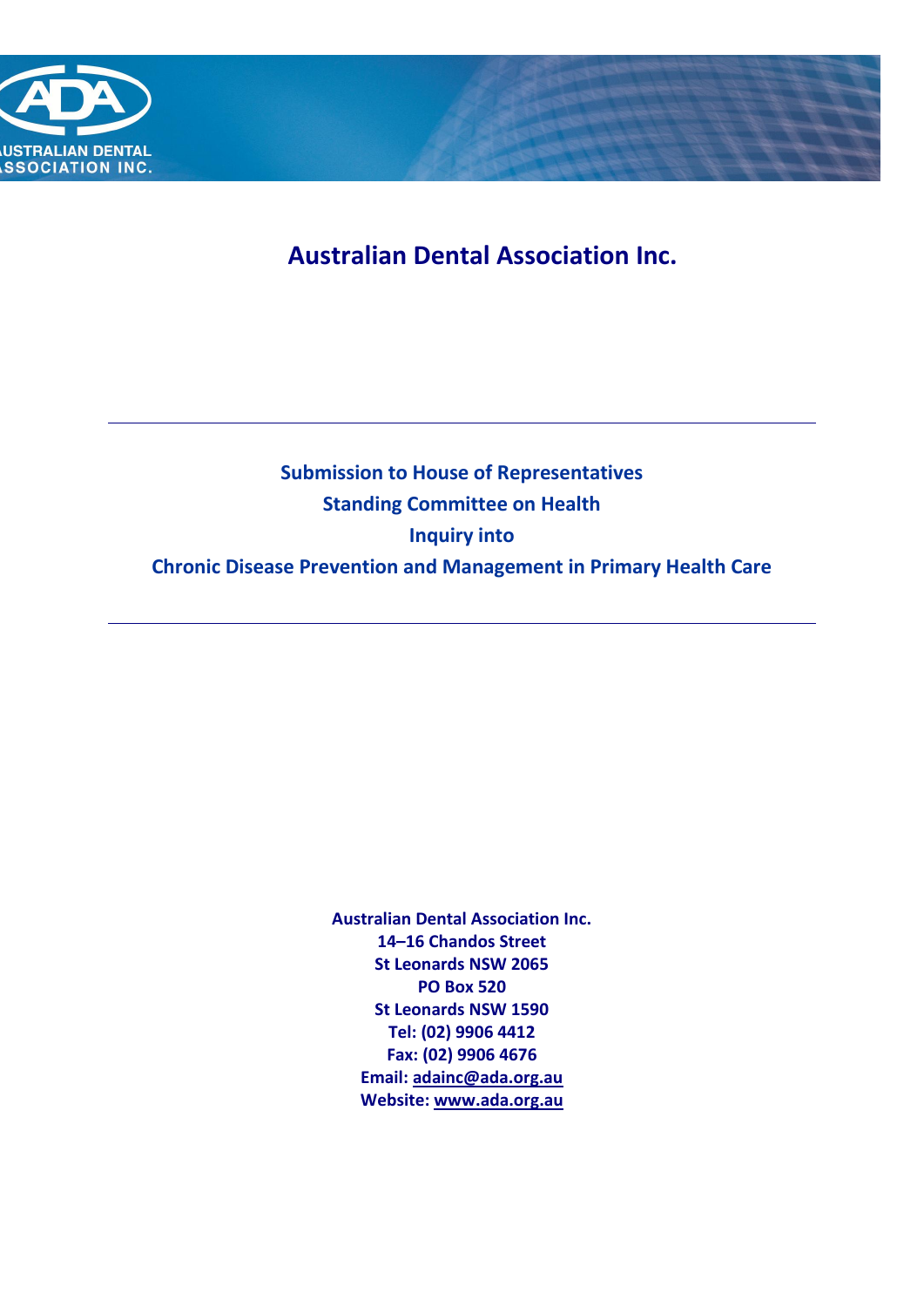**Oral health** *"is fundamental to overall health, wellbeing and quality of life. A healthy mouth enables people to eat, speak and socialise without pain, discomfort or embarrassment"***. 1**

*"Oral health is a state of being free from chronic mouth and facial pain, oral and throat cancer, oral sores, birth defects such as cleft lip and palate, periodontal (gum) disease, tooth decay and tooth loss, and other diseases and disorders that affect the oral cavity".<sup>2</sup>*

#### **Introduction**

The Australian Dental Association (ADA) is the peak national body representing Australian dentistry. The ADA seeks to encourage the improvement of the oral and general health of the public, advance and promote dentistry and support dentists to provide safe, high quality professional oral healthcare.

The ADA welcomes this Inquiry into Chronic Disease Prevention and Management in Primary Health Care. Dentists work at the coalface of dental care delivery and are well placed to provide advice and work with government on the prevention and management of chronic disease within the context of the primary healthcare setting. Oral diseases have been recognised as chronic disease and, as such, share risk factors common with other chronic diseases including heart disease, stroke, cancer, diabetes and obesity. Implementing initiatives which prevent and/or treat oral diseases will support efforts to address chronic disease more broadly.

#### **Preventing and managing chronic oral disease - oral health issues**

Good oral health is integral to good general health. In 2003, the *World Oral Health Report* confirmed the relationship between oral health and general health. *<sup>3</sup>* Evidence continues to grow supporting the connection between oral health status and many major chronic diseases including cardiovascular disease (CVD), diabetes, respiratory disease and stroke.<sup>4</sup>

Oral diseases, including dental caries (tooth decay) and periodontal (gum) diseases and other less common conditions, are chronic diseases.<sup>5</sup> Many factors including diet, health behaviours, lifestyle choices such as tobacco use and the social determinants of health contribute to oral diseases. $^6$  Risk factors for oral diseases are also risk factors for other chronic diseases/conditions, with research

 <sup>1</sup> National Advisory Committee on Oral Health: *Healthy mouths Healthy lives: Australia's National Oral Health Plan 2004-2013* at p (v). Available at *<http://oralhealthplan.com.au/sites/default/files/oralhealthplan-1.pdf>* accessed 1 July 2015.

 $^2$  World Health Organisation (2012), "Oral health" Fact Sheet no. 318 April 2012 available at <http://www.who.int/mediacentre/factsheets/fs318/en/>accessed 17 July 2015.

<sup>3</sup> The World Oral Health Report (2003). *Continuous improvement of oral health in the 21st century – the approach of the WHO Global Oral Health Programme.* Available a[t http://www.ncbi.nlm.nih.gov/pubmed/15015736](http://www.ncbi.nlm.nih.gov/pubmed/15015736) accessed 1 July 2015.

<sup>4</sup> Dental Health Services Victoria (DHSV) (2011). *Links between oral health and general health – the case for action*. Available athttps://www.dhsv.org.au/\_\_data/assets/pdf\_file/0013/2515/links-between-oral-health-and-general-health-the-case-for-action.pdf accessed 17 July 2015.

<sup>5</sup> Australian Institute of Health and Welfare 2014. *Australia's health* 2014. Australia's health series no. 14. Cat. no. AUS 178. Canberra: AIHW

<sup>6</sup> World Health Organisation (2012): *Social Determinants of Health.* Available at [http://www.who.int/social\\_determinants/en/](http://www.who.int/social_determinants/en/) accessed 1 July 2015.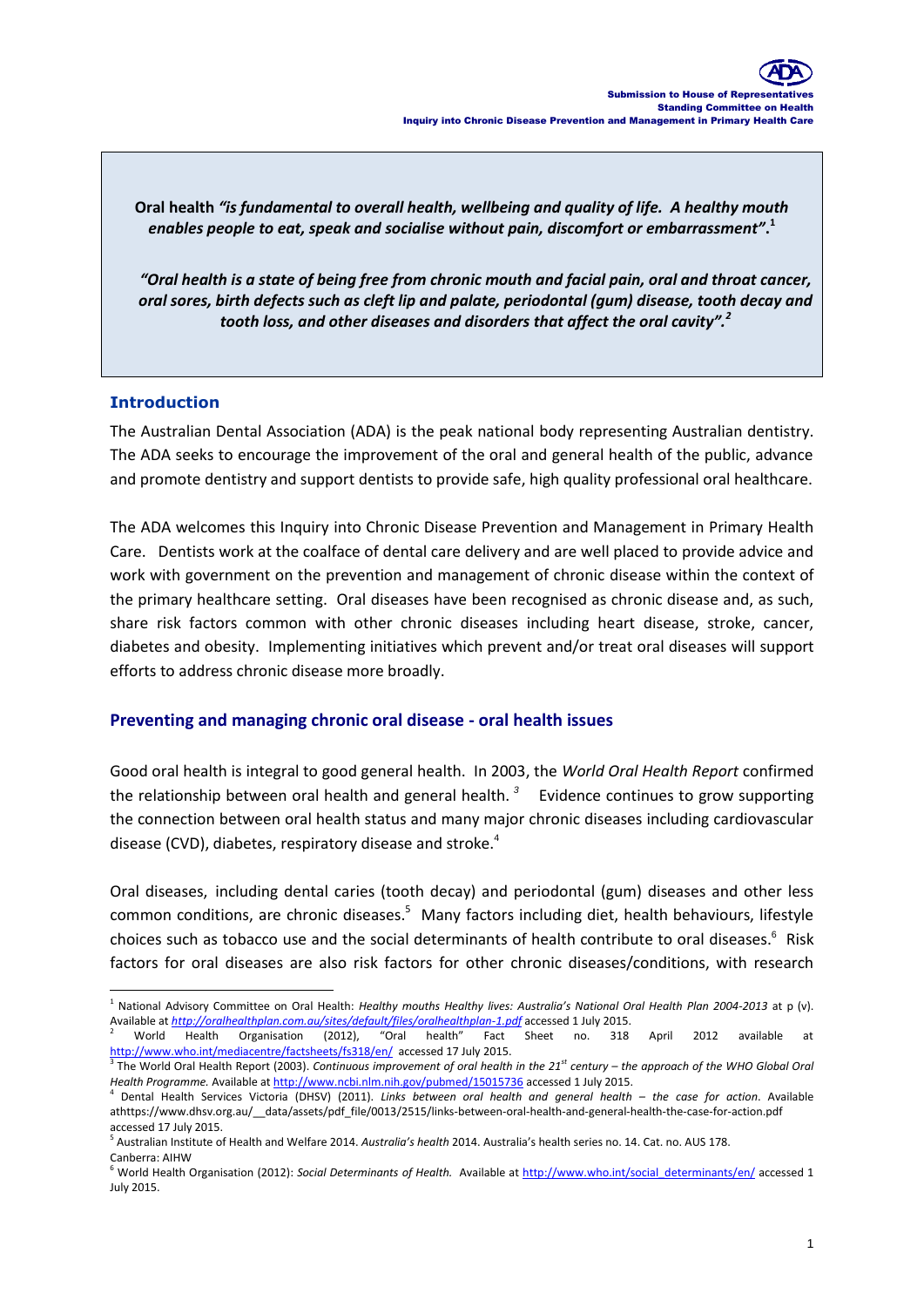finding that Australians living with chronic conditions are more likely to experience poor oral health.<sup>7</sup> While having immediate implications for the individual, poor oral health affects society broadly through impacts upon wellbeing, the health system and economic productivity. Oral diseases, which in 2008-2009 were the second most costly disease group in Australia, are a serious social and economic challenge for policy makers.<sup>8</sup>

The ADA recommends that the prevention and management of oral diseases should focus upon three key areas:

- 1. Whole population approaches including a continued commitment to water fluoridation and an Australia wide emphasis on the importance of oral health hygiene and other lifestyle practices such as a healthy diet and smoking cessation over the life course.
- 2. Individual level education and prevention strategies directed to *at risk* groups in the community, including but not limited to Australians living with chronic conditions.
- 3. An improvement in access, within a primary healthcare setting, to timely, effective and affordable oral health treatments and services for all.

Measures within these key areas must be integrated and co-ordinated with other initiatives directed at the prevention and management of chronic diseases more broadly and the lifestyle factors which contribute to them.

Oral diseases are common but they are largely preventable.

#### **Terms of reference - ADA recommendations**

**1. Examples of best practice in chronic disease prevention and management, both in Australia and internationally.**

There is considerable research on the prevention and treatment of oral diseases. A detailed literature review is beyond the scope of this submission. However, having regard to the three key areas identified, the ADA suggests best practice in oral disease prevention and management is demonstrated by a commitment to the following:

#### **(a) Inclusion of fluoride in reticulated water supplies**

Both in Australia and internationally, the most effective whole population approach to prevention and management of oral diseases remains the inclusion of fluoride in reticulated water supplies. The safety and effectiveness of water fluoridation has been endorsed by all major Australian and international health organisations, along with Federal, State and Territory Departments of Health.<sup>9</sup>

-

<sup>7</sup> Australian Institute of Health and Welfare (2012), *Chronic conditions and oral health* DSRU research report no.56. Cat.No.DEN 221 Canberra: AHIW. Available at<http://www.aihw.gov.au/publication-detail/?id=10737423228> accessed 1 July 2015. See also Dental Health Services Victoria (DHSV) (2011) op cit.

<sup>8</sup> AHIW (2012) op cit.

<sup>&</sup>lt;sup>9</sup> Including the National and Medical Research Council, World Health Organisation and Centers for Disease Control and Prevention.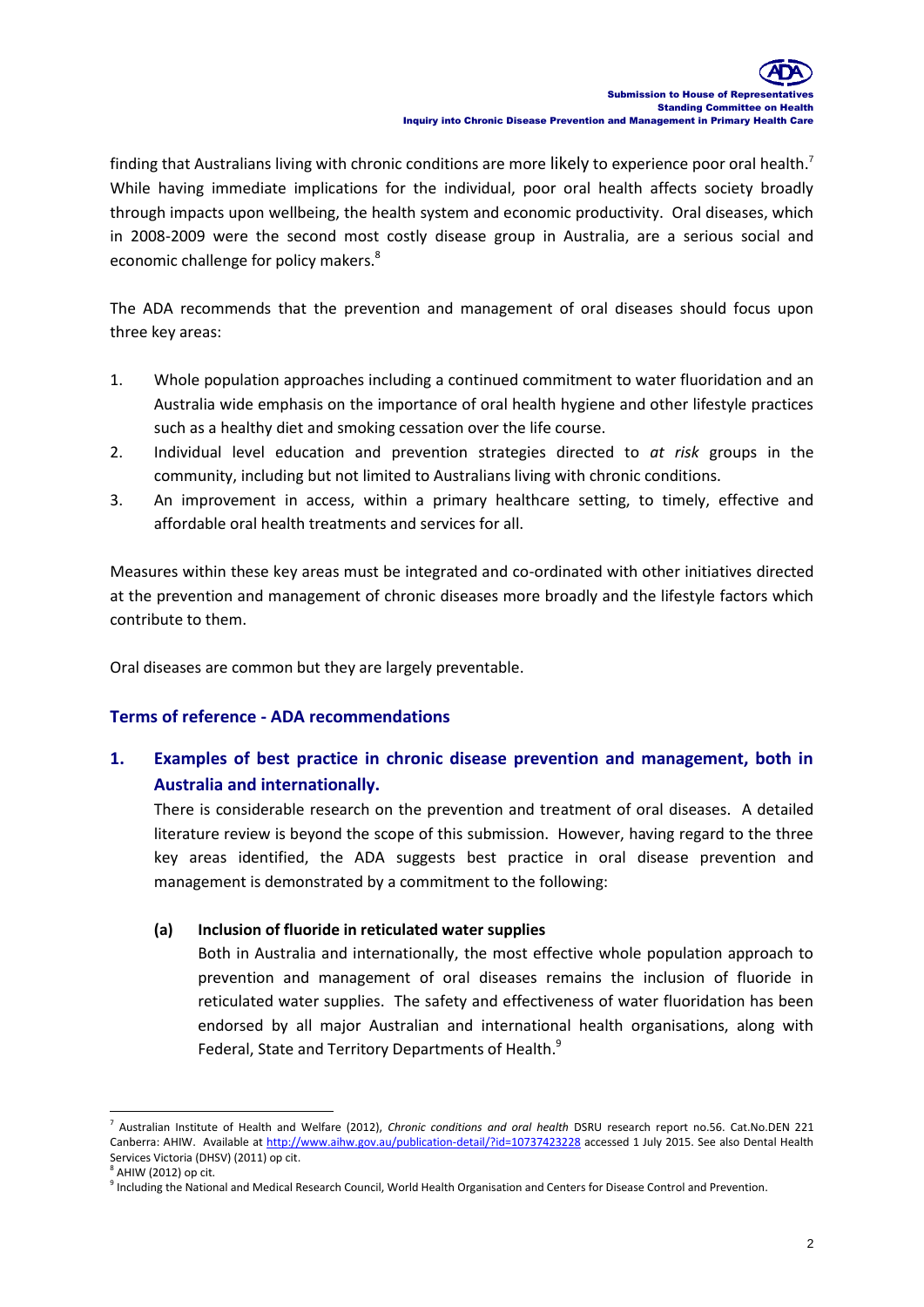In Australia, dental health has improved since water fluoridation began in the 1950s. Australians born after 1970, on average, have half the level of tooth decay of their parents' generation.<sup>10</sup> Most recently the *Queensland Child Oral Health Survey 2010-12* has reported variations in child oral health across parts of Queensland. The Survey found substantial differences between the levels of primary tooth decay in children living in long term fluoridated Townsville (39%) compared with children in the previously non-fluoridated rest of north Queensland (57%). $^{11}$ 

While fluoridation of public water supplies has been widely adopted in Australia, there remain parts of Australia which do not have access to fluoridated water. The ADA has consistently advocated for legislation that obligates all Australian local councils and water boards to introduce or maintain fluoride levels in reticulated water supplies in line with NHMRC guidelines. In addition, where inclusion of fluoride in the water supply is not possible, the ADA supports the use of fluoride supplements such as the fluoride tablets and drops. $12$  The ADA also recommends that government work with the manufacturers of bottled water to encourage the inclusion of fluoride in bottled water.

#### **(b) Reduce sugar consumption**

In May 2015, the World Health Organisation (WHO) issued a guideline recommending the reduction in sugar intake for adults and children throughout the life course.<sup>13</sup> The guideline was issued following a review by the WHO which confirmed the relationship between sugar intake and the development of tooth decay across age groups. Specifically, the WHO has recommended that daily sugar intake be reduced to 10% of total energy intake (with a further reduction of 5% recommended).

All Australian governments must ensure that the WHO guidelines, along with existing Australian dietary guidelines, are incorporated into public health interventions which seek to reduce sugar intake. These would include more stringent labelling of food products, educating the public about food acids and their effect of teeth and "hidden" sugars in "healthy" foods such as fruit juice drinks, yoghurts and other processed foods, reducing the marketing of sugary food and drinks, and working with manufacturers to reduce hidden sugar content in processed foods. In addition the ADA has consistently supported the imposition of a sugar tax on sugary drinks in an effort to curb consumption.<sup>14</sup>

<sup>-</sup> $^{10}$  Australian Institute of Health and Welfare (2012). Australia's health 2012: in brief. Cat. no. AUS 157. Canberra: AIHW.

<sup>&</sup>lt;sup>11</sup> Spencer AJ, Roberts-Thomson K and Do LG, Executive Summary in Do LG and Spencer AJ (editors) (2014). "The beginning of change: Queensland Child Oral Health Survey 2010-12". Available at <http://fluoridealert.org/wp-content/uploads/queensland-2014.survey.pdf> accessed 1 July 2015.

<sup>&</sup>lt;sup>12</sup> See ADA Policy Statement 2.2.1 *Community Oral health Promotion: Fluoride use (Including ADA Guidelines for the Use of Fluoride).* Available a[t http://www.ada.org.au/app\\_cmslib/media/umlib/1214%20policy%20statement%202.2.1%20fluoride%20use.pdf](http://www.ada.org.au/app_cmslib/media/umlib/1214%20policy%20statement%202.2.1%20fluoride%20use.pdf)

<sup>13</sup> World Health Organisation (2015) *Guideline. Sugars intake for adult and children.* Geneva. Available at [http://www.who.int/nutrition/publications/guidelines/sugars\\_intake/en/](http://www.who.int/nutrition/publications/guidelines/sugars_intake/en/) accessed 30 June 2015.

<sup>14</sup> See ADA Policy Statement 2.2.2 *Community Oral health promotion: diet and nutrition.* Available at http://www.ada.org.au/app\_cmslib/media/umlib/policy%20statement%202.2.2%20diet%20and%20nutrition2.pdf.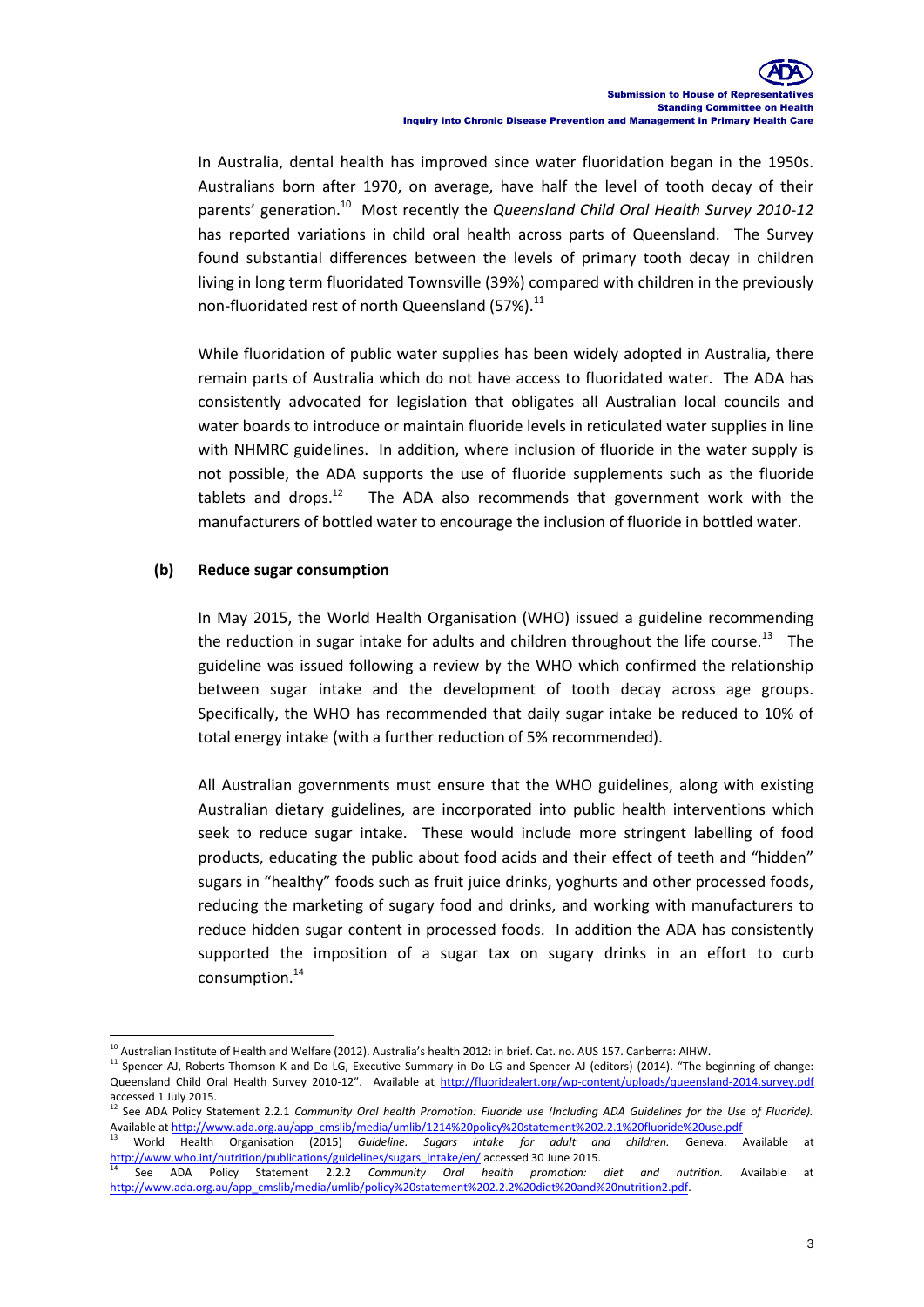**(c) Continue campaigns which promote healthy life practices, including the importance of good oral hygiene for all Australians over the life course, particularly those at risk of poor oral health.** 

The *Australian National Oral Health Plan* 2004-2013 noted the importance of oral health promotion in improving oral health.<sup>15</sup> The ADA endorses that statement. Dietary and lifestyle campaigns, including the promotion of good oral hygiene habits namely brushing teeth with fluoridated toothpaste twice a day, daily flossing and regular visits to the dentist, should be directed to the whole community.

In addition individual-level education and prevention strategies should be directed to the following *at risk* groups in the community, including but not limited to Australians living with chronic conditions, namely:

- Children, adolescents and their parents (poor childhood oral health is a strong predictor of poor adult oral health); $^{16}$  17
- residents in remote areas;<sup>18</sup>
- people with special needs;<sup>19</sup>
- older people, particularly those resident in aged care facilities<sup>20</sup>;
- socially disadvantaged people on low incomes; $^{21}$  and
- Aboriginal and Torres Strait Islander Peoples.<sup>22</sup>

Distribution of oral health promotional material in conjunction with providing families with details of eligibility for the Child Dental Benefits Schedule would be a simple, efficient and effective step.

# **2. Opportunities for the Medicare payment system to reward and encourage best practice and quality improvement in chronic disease prevention and management**

An expansion of the item numbers available under the Medicare Benefits Schedule is an ideal approach to reward and encourage best practice and quality improvement in chronic disease prevention and management. While there is a limited number of Medicare items connected with dentistry, there is scope to expand coverage for specific dental related items and extend

<sup>-</sup><sup>15</sup> National Advisory Committee on Oral Health: *Healthy mouths Healthy lives: Australia's National Oral Health Plan 2004-2013.* Available at *<http://oralhealthplan.com.au/sites/default/files/oralhealthplan-1.pdf>* accessed 3 July 2015

<sup>16</sup> National Advisory Council on Dental Health (2012) "Report of the National Advisory Council on Dental Health". Available at <http://www.health.gov.au/internet/main/publishing.nsf/Content/final-report-of-national-advisory-council-on-dental-health.htm> accessed 1 July 2015.

<sup>&</sup>lt;sup>17</sup> Parental factors may have an important effect on their child's oral health see: AIHW (2012). Families and their oral health. DSRU research report no. 57. Cat. no. DEN 222. Canberra: AIHW.

<sup>18</sup> The Oral Health Monitoring Group (2014) *Australia's National Oral Health Plan 2015-2024,* Consultation Draft, version 2.8  $19$  Ibid

<sup>&</sup>lt;sup>20</sup> An extensive summary of the literature on the oral health of residents in aged care facilities is collated in the AHIW publication: Chalmers JM, Spencer AJ, Carter KD, King PL & Wright C (2009). "Caring for oral health in Australia residential care. Dental statistics and research" series no. 48. Cat. No. DEN 193. Canberra: AHIW. Available at<http://www.aihw.gov.au/WorkArea/DownloadAsset.aspx?id=6442455398> accessed 15 July 2015.

<sup>&</sup>lt;sup>21</sup> The Oral Health Monitoring Group (2014) op cit.

 $22$  Ibid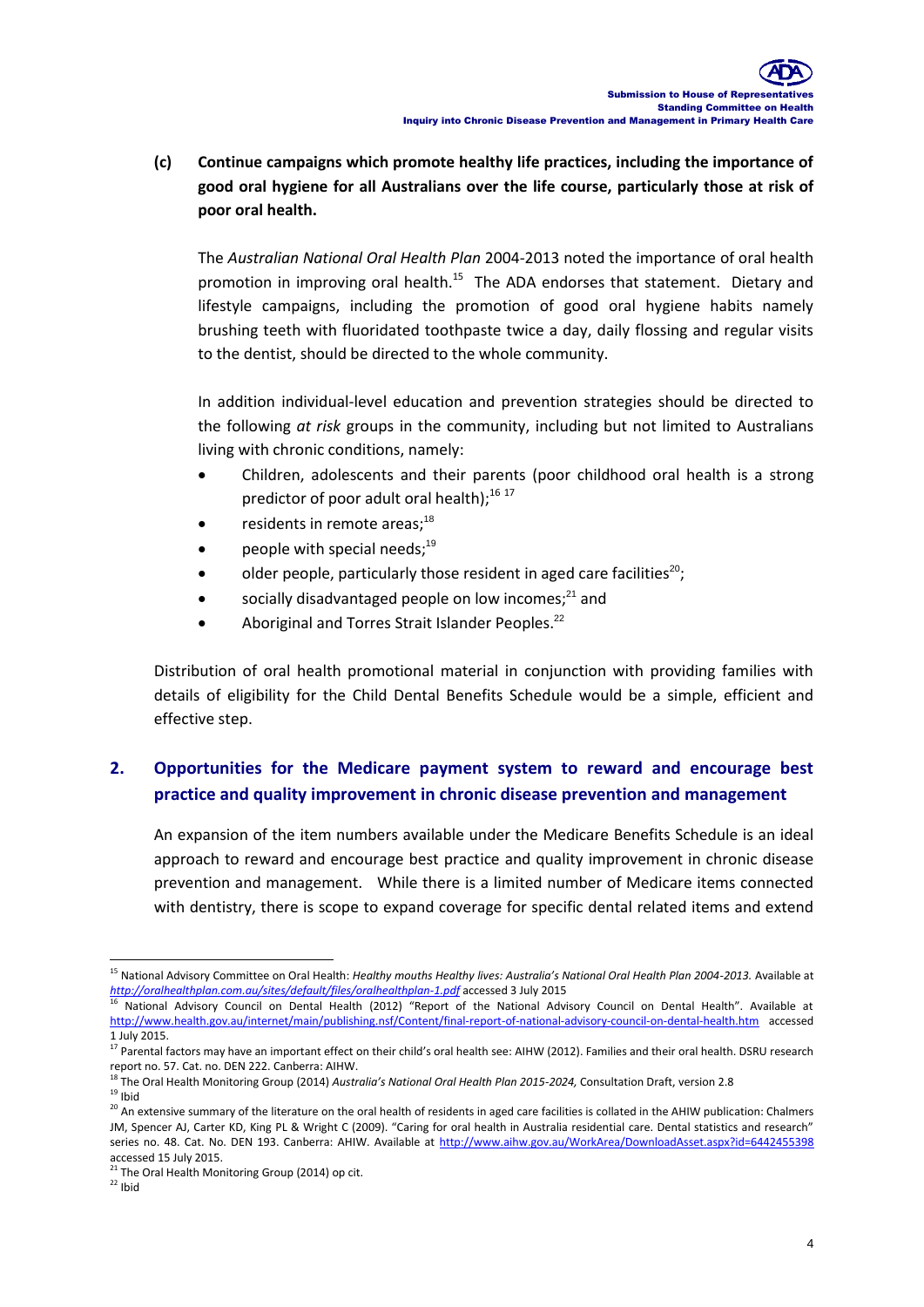coverage more broadly to support oral health promotion. The introduction of both specific and broader measures will also alleviate pressure on the public health system.

Specifically, existing Medicare dental items could be expanded to include:

- a. Items numbers utilised by anaesthetists in dental treatment. There is a need for these numbers to account for a wider variation in treatment modalities.
- b. Diagnostic radiography of teeth and associated tissues. The exclusion of dentists and dentist specialists from claiming a Medicare rebate for referral results in greater demand being placed on general medical practitioners and medical specialists. The referral process for a radiograph to a medical practitioner causes duplication and waste
- c. Item numbers which enable specialist Paediatric dentists to be included in surgical orthodontic extractions claimed through the Cleft Lip and Palate Scheme.
- d. Items numbers which enable dentists to refer patients directly to specialist physicians avoiding the need to be referred to a general medical practitioner and then to a specialist-e.g. patients who wear oral appliances long term to treat sleep disordered breathing including sleep apnoea. For patients with sleep apnoea, symptomatic relief is monitored by the sleep physician with the dentist monitoring the patient's dentition and also monitoring their compliance with the device. This is ongoing therapy but if the dentist advises the patient to consult the sleep specialist again, the patient must be referred by a general medical practitioner to be eligible for a rebate. The dentist should be in a position to refer the patient directly to the medical specialist.

Broadly, the *Child Dental Benefits Schedule* (CDBS) could be expanded to include specific item numbers for dietary advice, lifestyle education and mouth guard provision. Item numbers could also be allocated for the provision of toothbrushes and toothpaste (which should be free of the goods and services tax) to *at risk* Australians during these consultations, particularly those Australians who would benefit from high fluoride toothpaste.

# **3. Opportunities for the Primary Health Networks to coordinate and support chronic disease and management in primary health care.**

While more than 95% of dental care in Australia is provided in the primary healthcare setting, there remains a disconnect between the medical and allied health services and the dental surgery. The absence of a specific role for dentists was a problematic feature of the previous Medicare Local network. However the establishment of Primary Health Networks (PHNs), with the *key objective of increasing efficacy and effectiveness of medical services for patients, particularly those at risk of poor health outcomes and improving coordination of care,* provides an opportunity for this disconnect to be a thing of the past.*<sup>23</sup>*

It is vital to include dental practitioners within the suite of providers available to treat patients within the PHNs. Whether employed on site, or alternatively operating on a referral basis,

<sup>-</sup><sup>23</sup> Australian Government Department of Health (2015) Primary health Networks (PHNs) [http://www.health.gov.au/internet/main/publishing.nsf/Content/primary\\_Health\\_Networks accessed 21 July 2015.](http://www.health.gov.au/internet/main/publishing.nsf/Content/primary_Health_Networks%20accessed%2021%20July%202015)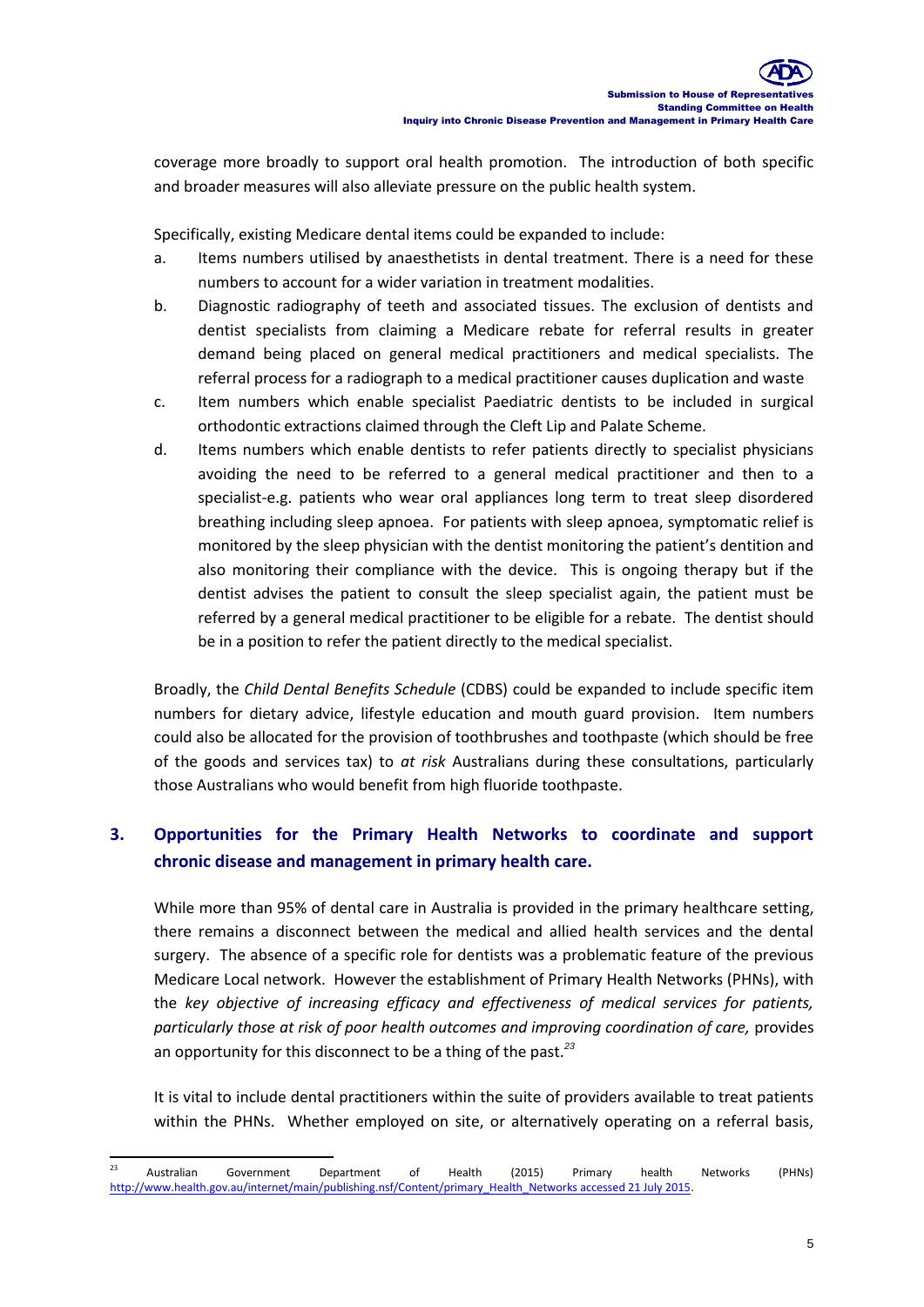these dentists will be available to treat patients quickly and effectively in close consultation with general medical practitioners and other health care providers. Doctors and dentists should be encouraged to work together as team leaders to ensure the delivery of optimal oral and general health care.

The proposed governing bodies of the PHNs, including the PHN Boards, the Clinical Councils and Community Advisory Committees, also provide an opportunity for the coordination and integration of oral health care within healthcare more broadly. Representation from dentists should be included on these bodies. The ADA seeks to work with government on the inclusion of dentists in these governing bodies.

In addition, PHNs provide an ideal environment for the integration of oral health prevention during general health consultations, particularly with *at risk* individuals*.* Studies support the efficacy of oral health promotion, particularly among expectant mothers and parents of infants.<sup>24</sup> Accordingly, PHNs should be encouraged to engage in oral health education and adopt a policy of referring parents of infants and young children to the dentist. The ADA recommends that the first dental visit should occur when a baby's first tooth becomes visible or they reach 12 months of age.<sup>25</sup> It is essential that the community is well informed about the importance of early intervention and primary care from a dentist in maintaining good oral health.

The importance of dentists in primary healthcare is demonstrated by research which records what happens when Australians can't access dental care. Usually dental care is sought from other parts of the health sector, including general practitioners.<sup>26</sup> The cost of seeking such care from a medical general practitioner has been estimated to be anywhere between \$10 million and \$300 million per annum.<sup>27</sup> In addition, potentially preventable hospitalisations (PPH) related to dental conditions were reported in 2010–11 to be in excess of 60,000 or 2.8 separations per 1,000 population.<sup>28</sup>

Recently an analysis undertaken in Western Australia has concluded that PPH remain a considerable and increasing financial burden on health budgets. Aboriginal people and children under 14 years were the most likely to be admitted for dental conditions (predominantly dental caries) with the highest rates of hospitalisation among those from the

-

<sup>&</sup>lt;sup>24</sup> Plutzer, Kamila and Spencer, A. John. (2008) "Efficacy of an oral health promotion intervention in the prevention of early childhood caries" *Community Dentistry and Oral Epidemiology* Vol 36 (4) (August 2008) p 335-346

<sup>25</sup> Australian Dental Association Babies and Toddlers *When should my child first see the dentist?* Available at [http://www.dentalhealthweek.com.au/downloads/DHW\\_factsheet\\_BabiesandToddlers\\_Seeingthedentist.pdf](http://www.dentalhealthweek.com.au/downloads/DHW_factsheet_BabiesandToddlers_Seeingthedentist.pdf)

<sup>26</sup> National Advisory Council on Dental Health (2012) *Report of the National Advisory Council on Dental Health* 23 February 2012. Available at

[http://www.health.gov.au/internet/main/publishing.nsf/Content/C10065B9A8B6790FCA257BF0001BDB29/\\$File/Final%20Report%20of%2](http://www.health.gov.au/internet/main/publishing.nsf/Content/C10065B9A8B6790FCA257BF0001BDB29/$File/Final%20Report%20of%20the%20NACDH%20-%2026%20February%202012%20(PUBLICATION).pdf) [0the%20NACDH%20-%2026%20February%202012%20\(PUBLICATION\).pdf](http://www.health.gov.au/internet/main/publishing.nsf/Content/C10065B9A8B6790FCA257BF0001BDB29/$File/Final%20Report%20of%20the%20NACDH%20-%2026%20February%202012%20(PUBLICATION).pdf) accessed 1 July 2015.

 $\overline{27}$  Ibid at p 19

<sup>&</sup>lt;sup>28</sup> Chrisopoulos S & Harford JE (2013) *Oral health and dental care in Australia: key facts and figures 2012*. Cat.no. DEN 224. Canberra: AIHW available at http://www.aihw.gov.au/publication-detail/?id=60129543390 accessed 1 July 2015.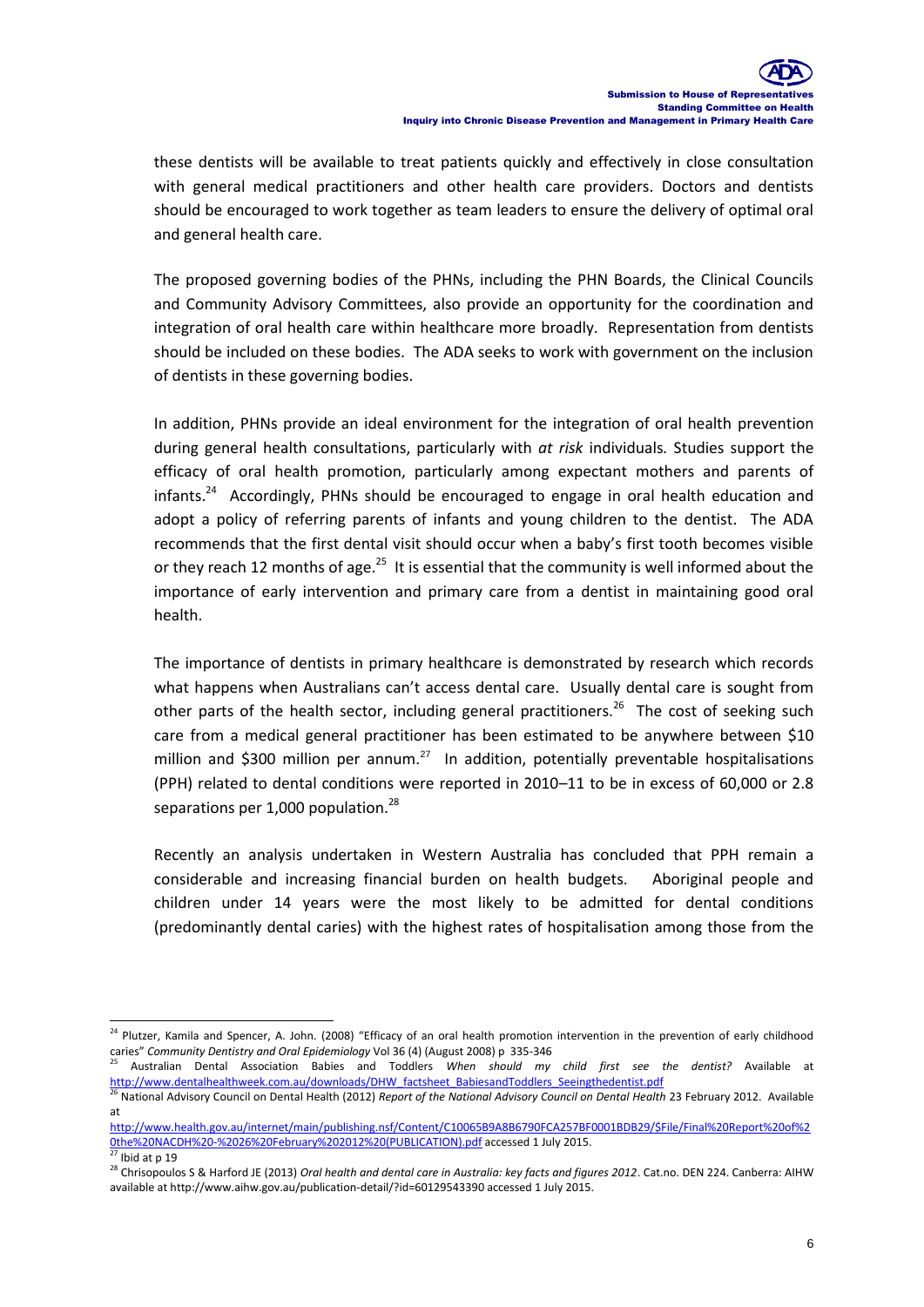most socio-economically disadvantaged areas.<sup>29</sup> Over the 10 year period analysed, overall direct costs amounted to in excess of \$157 million. $^{30}$ 

# **4. The role of private health insurers in chronic disease prevention and management in primary health care.**

Access to affordable oral health care is essential to the improvement and maintenance of Australian's oral health and, more broadly, the prevention and management of chronic disease. Figures released by the *Australian Institute of Health and Welfare* show that individuals are by far the biggest contributors to the cost of dental care.<sup>31</sup> A significant portion of these individuals also hold private health insurance (PHI).

The ADA acknowledges that PHI plays a role in funding the provision of oral health care. Health expenditure figures reveal that in 2012-13 total spending on dental services was \$8.3 billion. Of this amount PHI funds contributed \$1.396 billion (approx. 16% of total expenditure) and individuals contributed in excess of  $$5$  billion.<sup>32</sup> An increasing number of insured Australians face challenges in meeting the cost of their oral health care due to the failure of many PHI funds to adequately rebate Australians for the cost of their dental care. This is particularly the case in relation to the provision of oral health instruction and advice.

Research undertaken by the ADA reveals an increasing discrepancy between customary fees charged for dental services and the rebate levels paid to policy holders by the PHI industry. This increasing gap has an adverse impact upon insured patients accessing dental care and, where those patients suffer other chronic conditions, general health further deteriorates.

Given the Australian government's financial incentives and other policy measures which encourage Australians to take out PHI, it is important to the sustainability of Australia's healthcare system that Australians with PHI continue to receive the best dental coverage and value for the cost of their PHI. The ADA maintains that PHI, as a part funder of dental care, has a role to play in the prevention and management of chronic oral diseases. In particular PHI funds should be encouraged to rebate patients for oral health prevention items including the lifting of restrictions upon treatment such as extra application of fluoride or more regular consultations from dentists where clinically necessary. Government must ensure, through regulation if necessary, that PHI funds meet this obligation.

<sup>-</sup><sup>29</sup> Kruger, E. and Tennant, M. (2015) "Potentially preventable hospital separations related to oral health: a 10 year analysis" *Australian Dental Journal* 2015; 60:205-211.

 $30$  Ibid at p 210.

<sup>31</sup> Australian Institute of Health and Welfare (2014) *Health expenditure Australia 2012-13* Table A3 available at <http://www.aihw.gov.au/WorkArea/DownloadAsset.aspx?id=60129544656>accessed 1 July 2015.  $32$  Ibid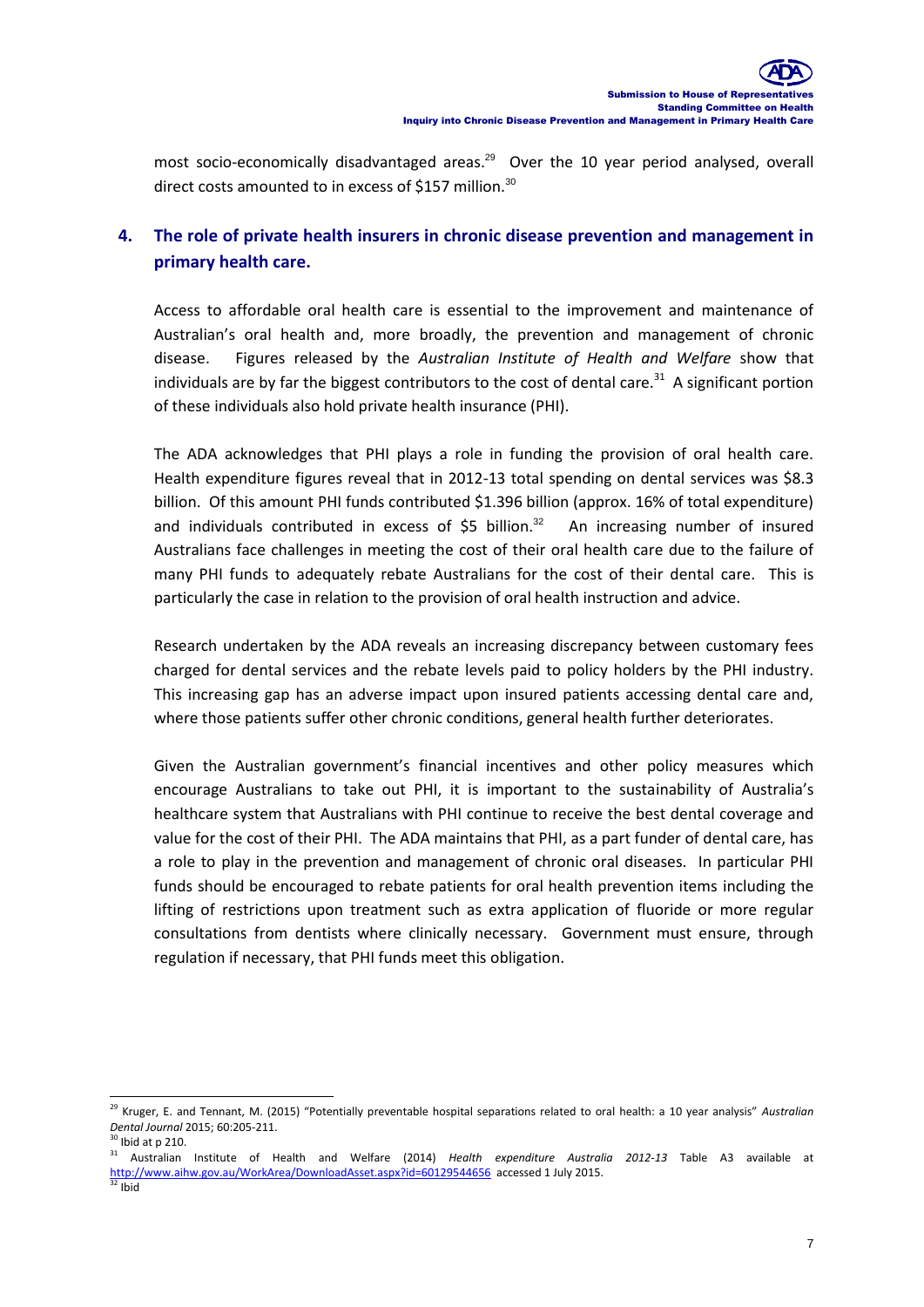# **5. The role of State and Territory Governments in chronic disease prevention and management.**

As the providers of public dental services, State and Territory governments play a vital role in the management and prevention of chronic disease. This is particularly so given that public dental services are mostly directed at and utilised by Australians who fall within *at risk* groups.

The Federal government must assume a leadership role in this area. It is the responsibility of the Federal government to ensure that any funding is utilised to provide timely and quality dental care to *at risk* groups either through public dental facilities or in private dental practice. When access to dental care is delayed or restricted due to lack of funding, opportunities for prevention and early intervention are lost. The health and wellbeing of individuals and the community overall can suffer in many ways including an increase in:

- Public waiting times for basic dental care;
- The need for more costly restorative care or tooth loss;
- The need for emergency dental care;
- The number of acute potentially preventable hospitalisations due to dental conditions; and
- The negative impact on the management of other chronic diseases.

### **6. Innovative models which incentivise access, quality and efficacy in chronic disease prevention and management.**

**and**

### **7. Best practice of multidisciplinary teams chronic disease management in primary health care and Hospitals**

#### **Innovative models:**

#### **(a) A focus on children through the Child Dental Benefits Scheme**

Since January 2014, the *Child Dental Benefits Schedule (CDBS)* has provided families in receipt of government payments including Family Tax Benefit A, a \$1000 allowance every two years for basic dental services for children aged two to 17 years. Available to public and private patients, families receive financial assistance to enable their children to undergo examinations, x-rays and some dental prevention (cleaning, fissure sealants and fluoride treatment). Where needed, they are also able to have their children's teeth undergo restorative treatment (fillings or root canal) and in some cases oral surgery (extractions).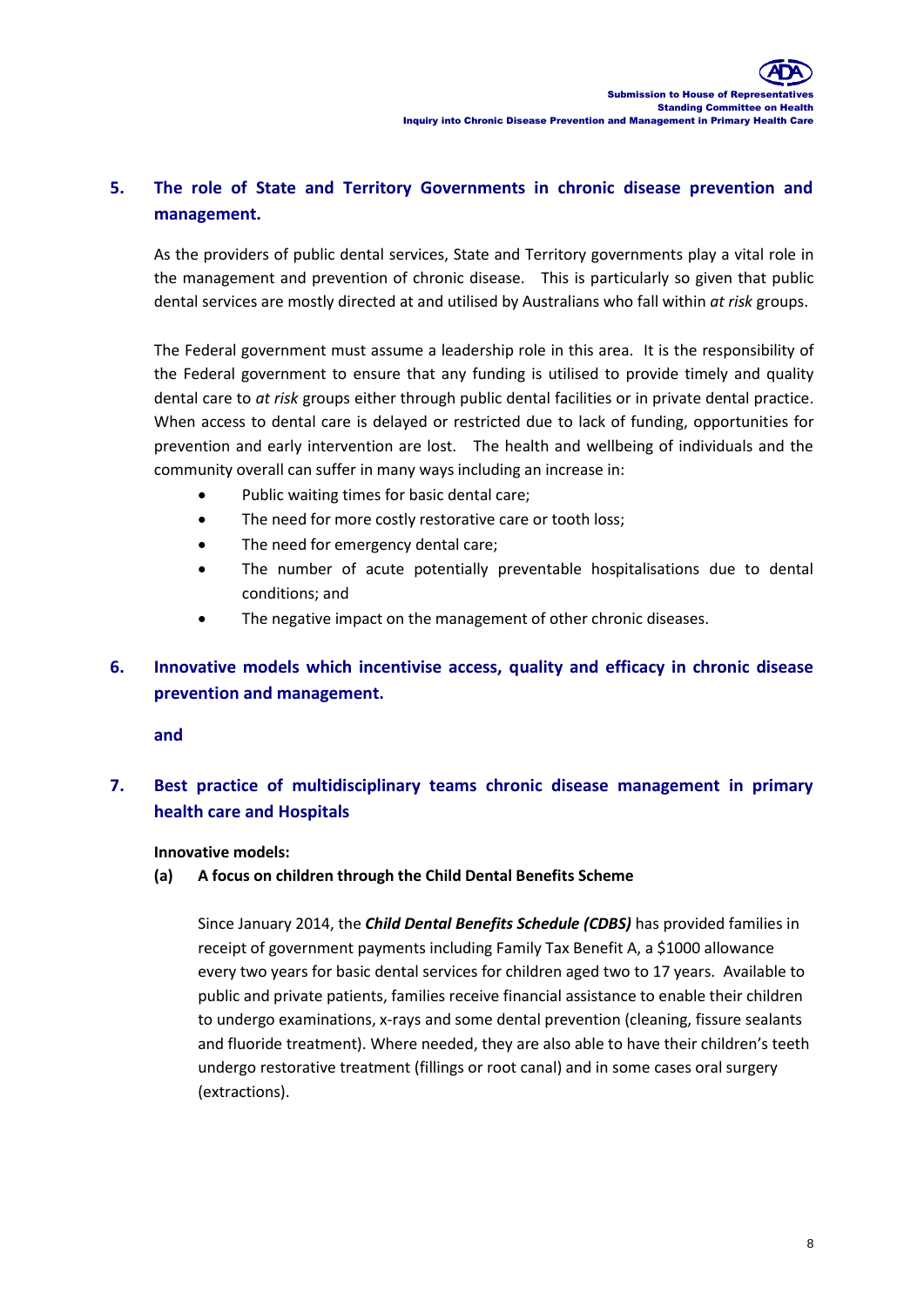While there is room for improvement with the CDBS, long term it is the ADA's view that the CDBS will make a real difference to the future oral health of Australian children as they grow into adulthood.

### **(b) Voucher scheme - referring dental patients from public hospitals to primary health care settings.**

The *voucher scheme* initiated by NSW and Queensland governments enables public dental patients to access dental treatment from private dentists in a primary health care setting. The utilisation of private dentists and private infrastructure makes economic sense and has proven very successful in reducing the number of patients on public dental waiting lists as well as freeing up the public system to treat more patients.

Outsourcing dental care and utilising private infrastructure has reduced the public dental waiting lists in both New South Wales and Queensland. In NSW,<sup>33</sup> the scheme has made a real impact upon the number of NSW residents, particularly adults, waiting for public dental treatment.<sup>34</sup> In Queensland, the effect on public dental waiting lists has also been significant. The number of Queenslanders on general public dental waiting lists was cut in half and the long wait list slashed from 62,513 to 8,494. $35$ 

#### (c) **Better Oral Health in residential care**

In 2007, a two year oral health project called *Better Health in Residential care* commenced in South Australia which resulted in the development of a model which encourages the integration of oral care processes into existing care frameworks in residential aged care facilities (RACF). The model supported the sharing of roles among doctors and health care professionals (including oral health professionals) by the development of an Oral Health Assessment Tool (OHAT) utilised on admission to a RACF.

The OHAT does not replace a comprehensive dental examination undertaken by a dentist but is utilised as an oral health screening tool to monitor an older person's oral health, inform oral health planning, evaluate oral hygiene and trigger a dental referral.<sup>36</sup>

#### **(d) Victoria's Aged Care Pilot Project**

-

Victoria's *Aged Care Pilot Project* seeks to improve access to dental care for residents of aged care facilities. The project is funded by the Victorian government and led by Dental Health Services Victoria, in partnership with the Victorian Department of Health and

<sup>33</sup> The NSW *Oral Health Fee for Service Scheme.* See: [http://www.health.nsw.gov.au/oralhealth/Pages/nsw-oral-health-fee-for-service](http://www.health.nsw.gov.au/oralhealth/Pages/nsw-oral-health-fee-for-service-scheme.aspx)[scheme.aspx](http://www.health.nsw.gov.au/oralhealth/Pages/nsw-oral-health-fee-for-service-scheme.aspx) accessed 22 July 2015.

<sup>34</sup> NSW Government. *Number of residents waiting for dental Treatment – 30 June 2012 to 31 March 2015*. Available at <http://www.health.nsw.gov.au/oralhealth/Pages/waiting.aspx> accessed 22 July 2015.

<sup>&</sup>lt;sup>35</sup> Queensland Government (2014).Media Statement Minister for Health, the Honourable Lawrence Springborg, Monday February 10 2014, *Health Sinks its teeth into dental wait lists.* Available at [http://statements.qld.gov.au/Statement/2014/2/10/health-sinks-its-teeth-into](http://statements.qld.gov.au/Statement/2014/2/10/health-sinks-its-teeth-into-dental-wait-lists)[dental-wait-lists](http://statements.qld.gov.au/Statement/2014/2/10/health-sinks-its-teeth-into-dental-wait-lists) accessed 22 July 2015.

<sup>&</sup>lt;sup>36</sup> A summary of the operation of the OHAT is available at: Lewis, A. Wallace, J. Deutsch, A. and King, P. (2015) "Improving the oral health of frail and functionally dependent elderly" *Australian Dental Journal* 2015; 60(1 Suppl):95-105.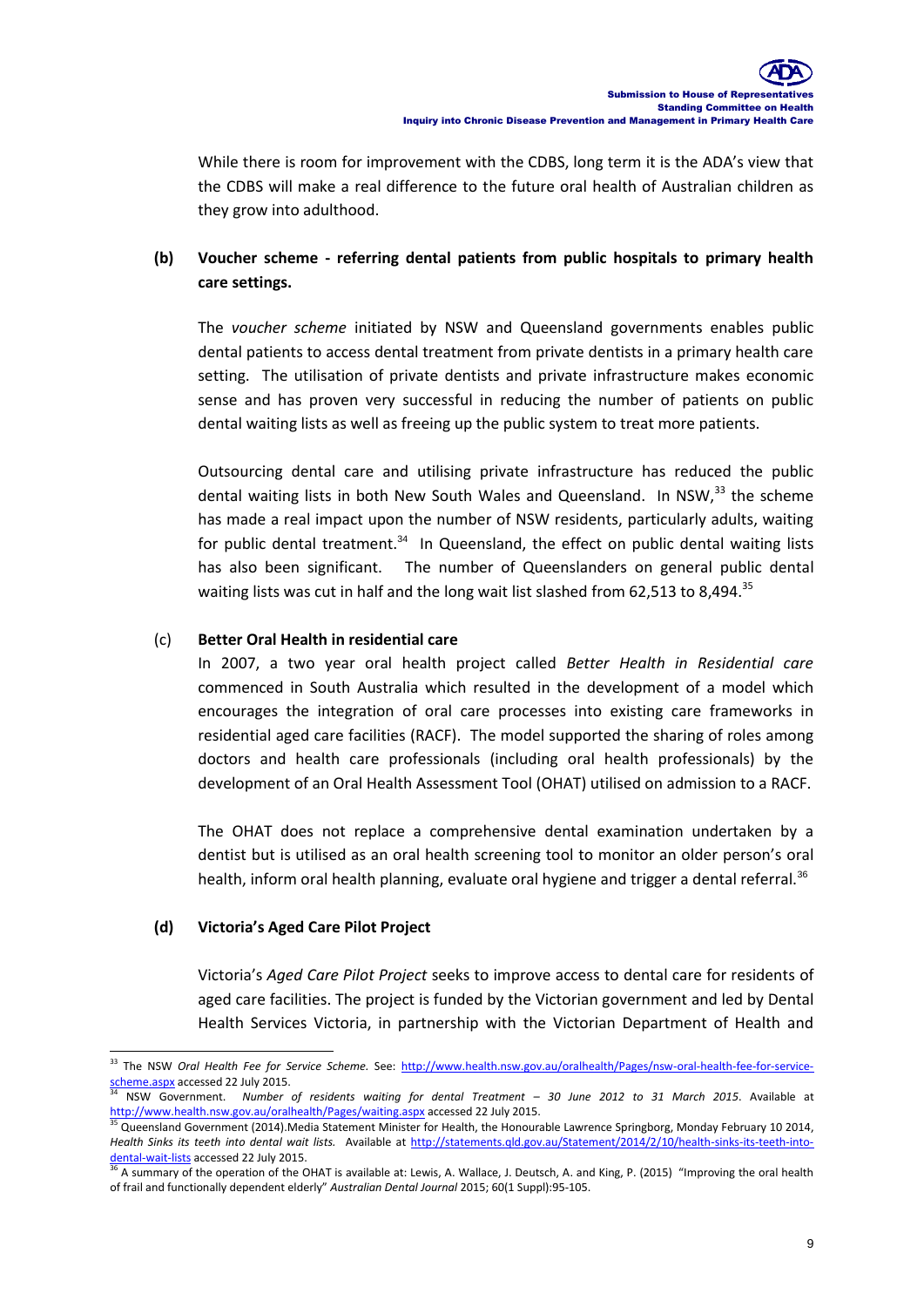Human Services and the Australian Dental Association Victorian Branch. The project is delivering basic public dental care to eligible residents in pilot residential aged care facilities (RACFs). Where possible, the dental services are provided at the RACF site, which removes a significant dental care access barrier for residents. The effectiveness and efficiency of this model of care is currently being tested. While this project targets treatment of RACF residents, it also promotes improved oral hygiene by residents, with assistance from RACF staff and others (e.g. family members).

#### **(e) Nepean Centre for Oral Health, Nepean Hospital, New South Wales.**

The Nepean Centre for Oral Health, a joint Federal and NSW government initiative opened in April 2013. The centre's location near Nepean Hospital enables a close working relationship between the dentists at the Centre and the medical staff at the Hospital which is more conducive to a *whole person* approach to oral health care. The dentists treating patients at the Nepean Centre, regularly consult with specialist dentists and treating doctors in caring for their patients many of whom live with chronic conditions for which they are patients at the Nepean Hospital.

#### **(f) Brisbane Dental Hospital, Queensland.**

The Brisbane Dental Hospital is funded by the Queensland government. Primarily a referral centre for patients requiring specialist dental care, the Hospital treats many patients with head and neck cancer. After surgery and radiation, these patients need help with rehabilitation and preventative measures to ensure their oral health is maintained. Dentists at the Hospital work closely with the head and neck oncology team from the Royal Brisbane Hospital to ensure an integrated approach to their treatment.

### **8. Models of chronic disease prevention and management in primary health care which improve outcomes for high end users of medical and health services.**

#### **(a) Age Pension Dental Benefits Schedule (APDBS) – a model proposed by the ADA**

In its pre-budget submission, the ADA proposed to government that an Age Pension Dental Benefits Schedule (APDBS) be introduced to specifically target the oral health needs of the aged in receipt of the full age pension. $37$  The ADA suggested using the existing Child Dental Benefits Schedule as a model to develop the APDBS. The ADA maintains that the APDBS represents a good model for chronic disease prevention and management.

<sup>-</sup><sup>37</sup> Australian Dental Association Federal Pre-Budget Submission 2015-2016. Available at [http://www.ada.org.au/App\\_CmsLib/Media/Lib/1502/M850700\\_v1\\_635590808920306487.pdf .](http://www.ada.org.au/App_CmsLib/Media/Lib/1502/M850700_v1_635590808920306487.pdf)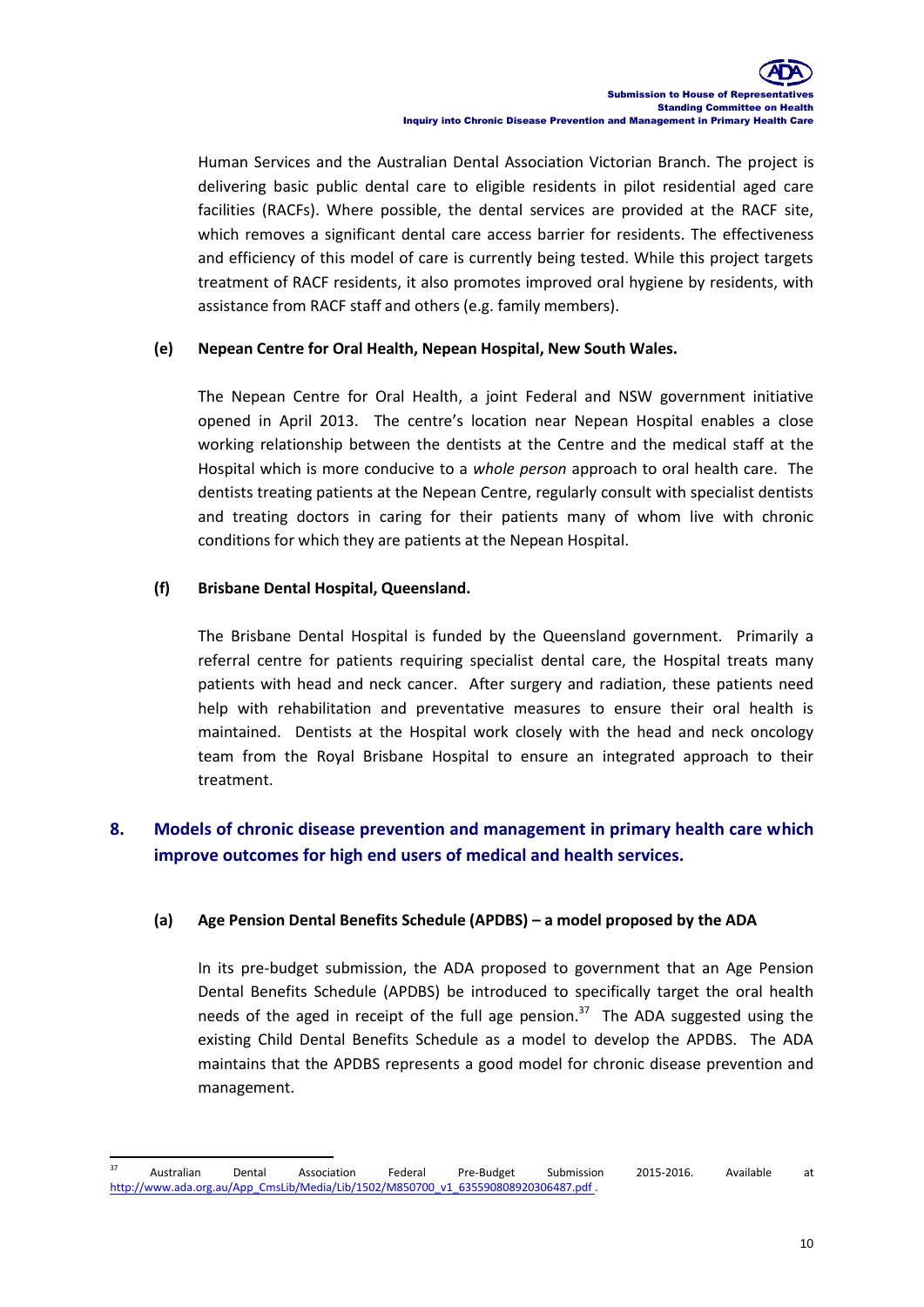The increasing health care needs of Australia's ageing population are widely acknowledged. Oral diseases including dental decay, gum disease and oral cancer are chronic diseases, and older people are particularly susceptible and affected. $38$  An investment by the government is necessary to support preventive treatment and early intervention in this population.

The prevalence of oral diseases among people over the age of 65 years is significantly higher than for the general population. Over 50% of Australians over the age of 65 years have gum disease (periodontitis).<sup>39</sup> While many more of the aged are retaining their natural teeth, over 20% of Australians over the age of 65 years have complete tooth loss.<sup>40</sup> Those who have retained their teeth often have complex restorations such as crown and bridge work and/or implants which need particular maintenance and care; care that is often not maintained when motor skills are decreased or cognitive impairment exists.

As a group, the aged comprise one of the largest groups of Australians being admitted to hospital due to dental issues. $41$  Common risks factors for oral diseases, particularly periodontal disease and other systemic diseases, are increasingly being recognised in health literature.<sup>42</sup>

Diabetic patients are more likely to develop periodontal disease and conversely, development of periodontal problems impacts on the ability to maintain a healthy diet, and can increase blood sugar and diabetic complications.

An association between periodontal disease and heart disease, including its exacerbation, has also been established.<sup>43</sup> Linkages have been suggested between periodontitis and other systemic diseases including osteoporosis, respiratory disease, aspiration pneumonia and some cancers. A recent study published in the *American Journal of Preventative Medicine* has considered specifically the impact of frequent periodontal treatment on general health in patients living with certain medical conditions. The study found that patients with existing medical conditions, who had received at least one periodontal disease treatment, subsequently had lower medical costs and fewer hospitalisations compared with patients who had not received any treatment for periodontal disease.<sup>44</sup>

Residents in aged care facilities are particularly at risk of poor oral health. The ADA is concerned about worsening oral health in residential aged care. Studies have shown

-

<sup>38</sup> AIHW 2014. *Australia's health 2014*. Australia's health series no. 14. Cat. no. AUS 178. Canberra: AIHW. Available at <http://www.aihw.gov.au/publication-detail/?id=60129547205> accessed 1 July 2015.

<sup>39</sup> AHIW 2014. *Oral health and dental care in Australia: key facts and figures trends 2014.* Cat. no. DEN 228. Canberra: AIHW. Available at <http://www.aihw.gov.au/publication-detail/?id=60129548265> accessed 1 July 2015 at page 5.

 $40$  Ibid at p 6.

 $41$  Ibid at p17.

<sup>42</sup> Cullinan MP, Ford PJ, Seymour GJ.(2009) "Periodontal disease and systemic health: current status" *Australian Dental Journa*l 2009; 54: (1 Suppl): S62-S69.

American Academy of Periodontology se[e http://www.perio.org/consumer/other-diseases](http://www.perio.org/consumer/other-diseases) accessed 1 July 2015.

<sup>44</sup> Jeffcoat MK, Jeffcoat RL, Gladowski RN, Bramson JB, Blum DDS. (2014) "Impact of Periodontal Therapy on General Health. Evidence from Insurance data for Five Systemic Conditions" *American Journal of Preventative Medicine* 2014; 47(2):166-174.